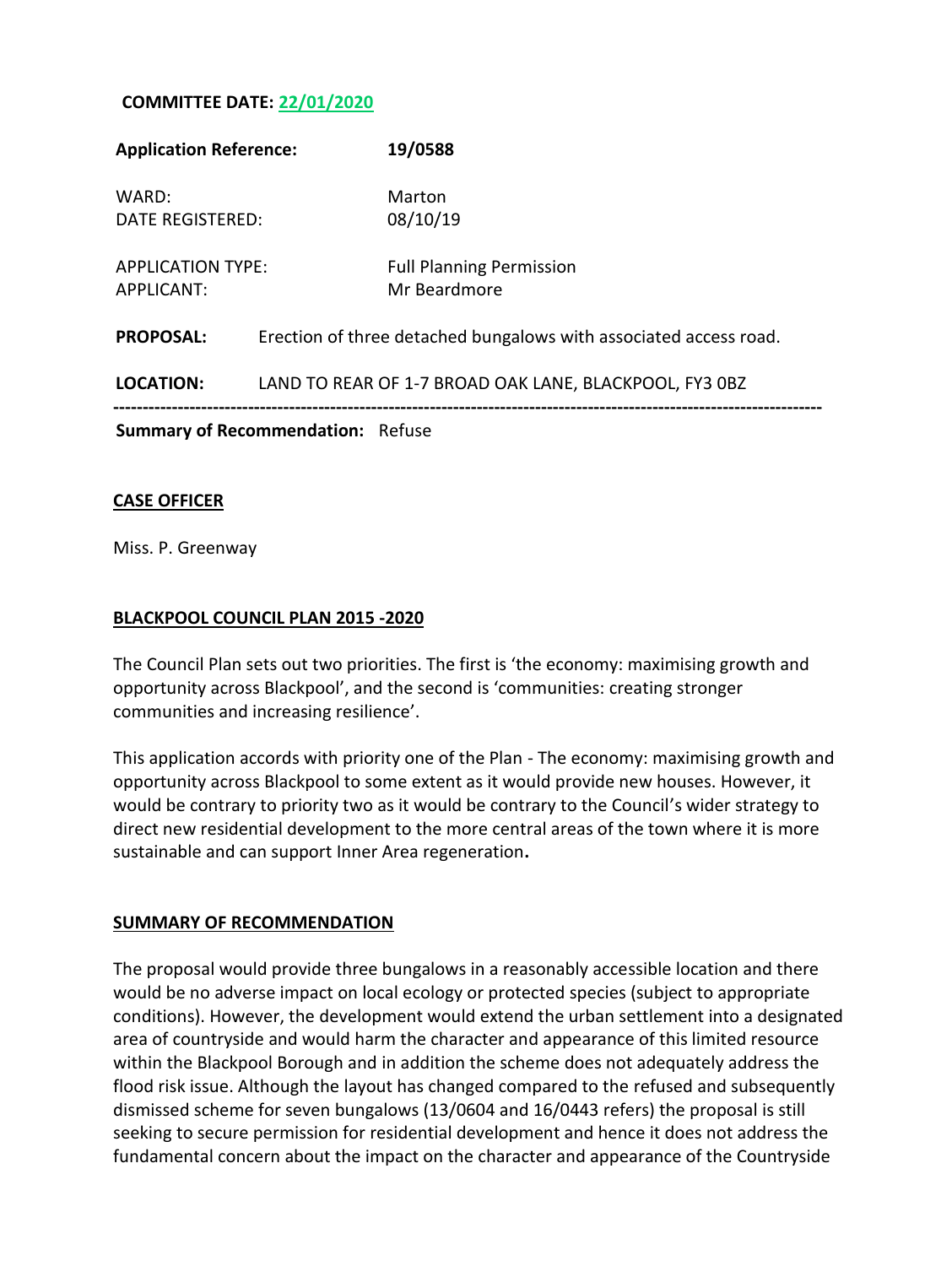Area. As such the proposal would not represent sustainable development. This adverse impact would not be outweighed by the relatively limited benefits of the scheme. Therefore, for the reasons given and having had regard to all other matters raised, the application is recommended for refusal.

## **INTRODUCTION**

This application is before Members because it constitutes a departure from the development plan and there have been a lot of representations against the proposal.

## **SITE DESCRIPTION**

The application site is a field on the edge of Staining village that has an area of approximately 0.37ha. The site is bounded to the north by open countryside with the village of Staining to the east. A small number of dwellings lie to the west of the site along Broad Oak Lane which has a very rural character, being narrow (approximately 3 metres in width) with no footpaths. An isolated triangle of densely vegetated land lies to the south of the site across Broad Oak Lane with the south-westerly extent of Staining village beyond. The site itself is roughly vegetated with grass with some trees and hedges evident around the perimeter. There are no ponds on the site. The site is elevated by approximately 1.8 metres above the level of Broad Oak Lane. Staining village has seen a significant amount of residential development in recent years within the jurisdiction of Fylde Borough Council. The boundary between Blackpool and Fylde runs along the eastern boundary of the site.

The site is located within a Countryside Area in the Local Plan and within Flood Zone 1.

# **DETAILS OF PROPOSAL**

The current application seeks full planning permission for the erection of three detached bungalows with associated parking and an access road from Broad Oak Lane. The plans submitted with the application show the bungalows restricted to the southern portion of the field, with an area of meadow across the northern part of site. The proposed properties back on to the rear gardens of properties on Maclaren Close, with the internal access road running closer to the western boundary with Broad Oak Lane. A landscaped zone is proposed along the western boundary of the site. The individual plots are also shown as having a landscaped zone to the rear. It is proposed that both foul and surface water would be discharged into the existing sewerage pipes that run eastwards along The Nook to the south-east of the site. No sustainable drainage features are proposed within the site.

The application has been supported by:

- Planning Statement
- Ecological Appraisal
- Contaminated Land Assessment
- Drainage Proposals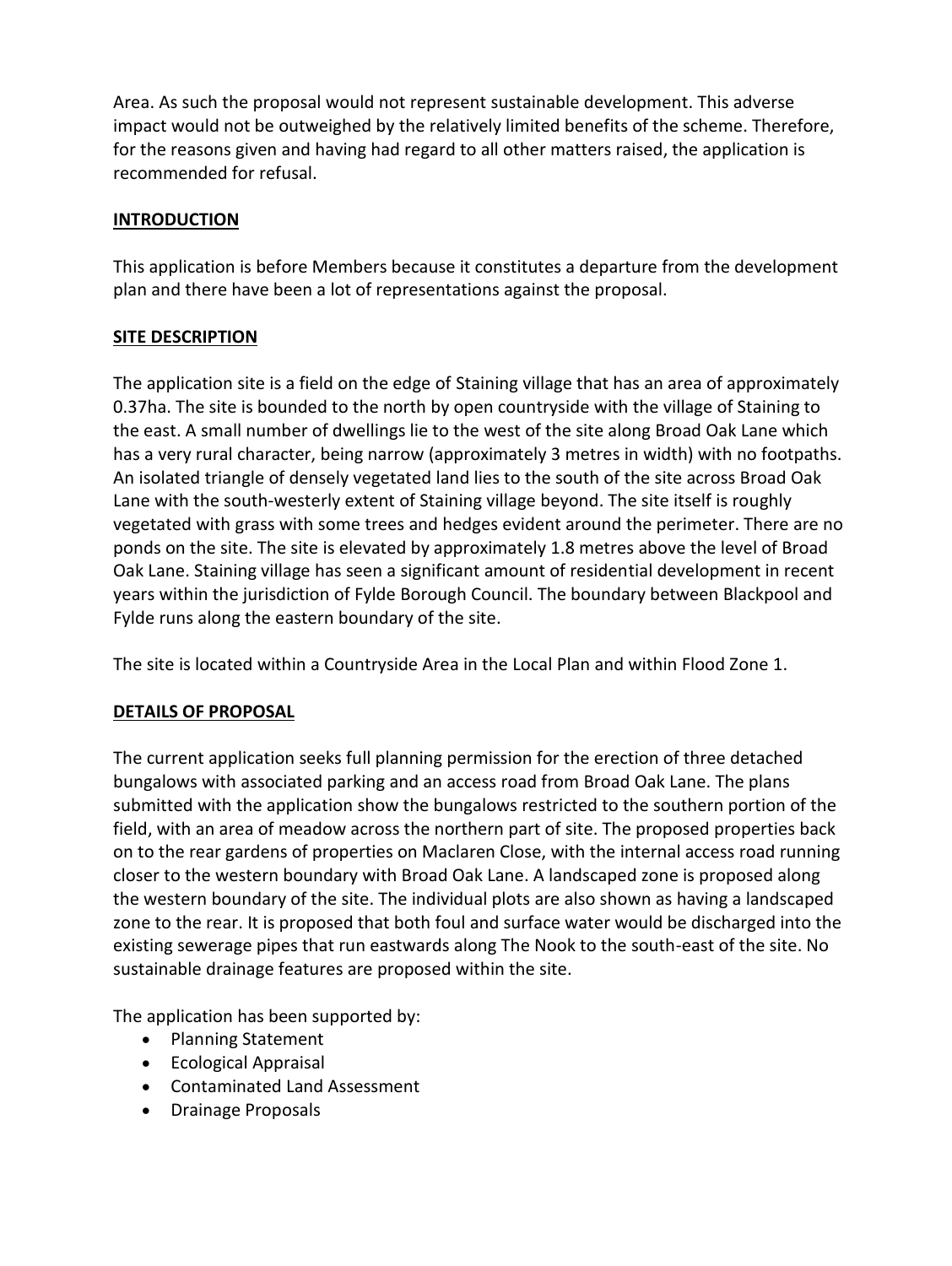#### **RELEVANT PLANNING HISTORY**

89/0820 - Erection of residential development - Refused 90/0288 - Erection of residential development - Refused 95/0760 - Erection of residential development - Undetermined 96/0292 - Erection of residential development - Refused 96/0454 - Erection of residential development of 15 dwellings - Refused 96/0952 - Erection of residential development - Refused 98/0159 - Erection of residential development - Refused 09/1234 - Erection of residential development of 19 dwellings - Refused 10/1484 - Erection of residential development of 7 bungalows - Withdrawn 11/0853 - Erection of residential development of 7 bungalows - Refused 12/0655 - Erection of residential development of 7 bungalows - Refused 13/0604 - Erection of residential development of 7 bungalows - Refused - APPEAL DISMISSED

The Inspector's main issues and conclusions were:

i) the effect of the proposed development on the character and appearance of the area. The proposal would in his view be an urban extension of the settlement into the designated area of countryside, the character and appearance of which would be significantly harmed, contrary to the objectives of Policy NE2 of the Local Plan and Policy CS1 of the emerging Core Strategy.

ii) whether the appeal site could be adequately drained without adverse flooding impact on neighbours. He was not persuaded on the evidence before him, that it has been adequately demonstrated that the site would be drained satisfactorily, so as not to exacerbate flooding problems.

iii) the effect on local ecology. From the evidence before him, he was satisfied that the proposal would not adversely affect Great Crested Newts or any other protected species or the local ecology, subject to conditions to secure biological enhancement measures (if the appeal were to succeed).

iv) the effect of other considerations including the supply of housing land in the Blackpool Borough, and sustainability, on the planning balance.

Policy NE2, which primarily relates to the protection of the character of the countryside, and in that respect is consistent with one of the core planning principles of the Framework, is not out of date and carries weight in the decision. Staining village has a reasonable range of facilities including, a small supermarket, school, surgery and access to public transport. The site is, therefore, in a sustainable location. However, due to the identified harm to the designated countryside area, the development would not satisfy the environmental dimension of sustainable development that the Framework confirms should be sought jointly and simultaneously with economic and social gains. Therefore, the proposal would not represent sustainable development and the presumption in favour of such development set out in the Framework, would not apply.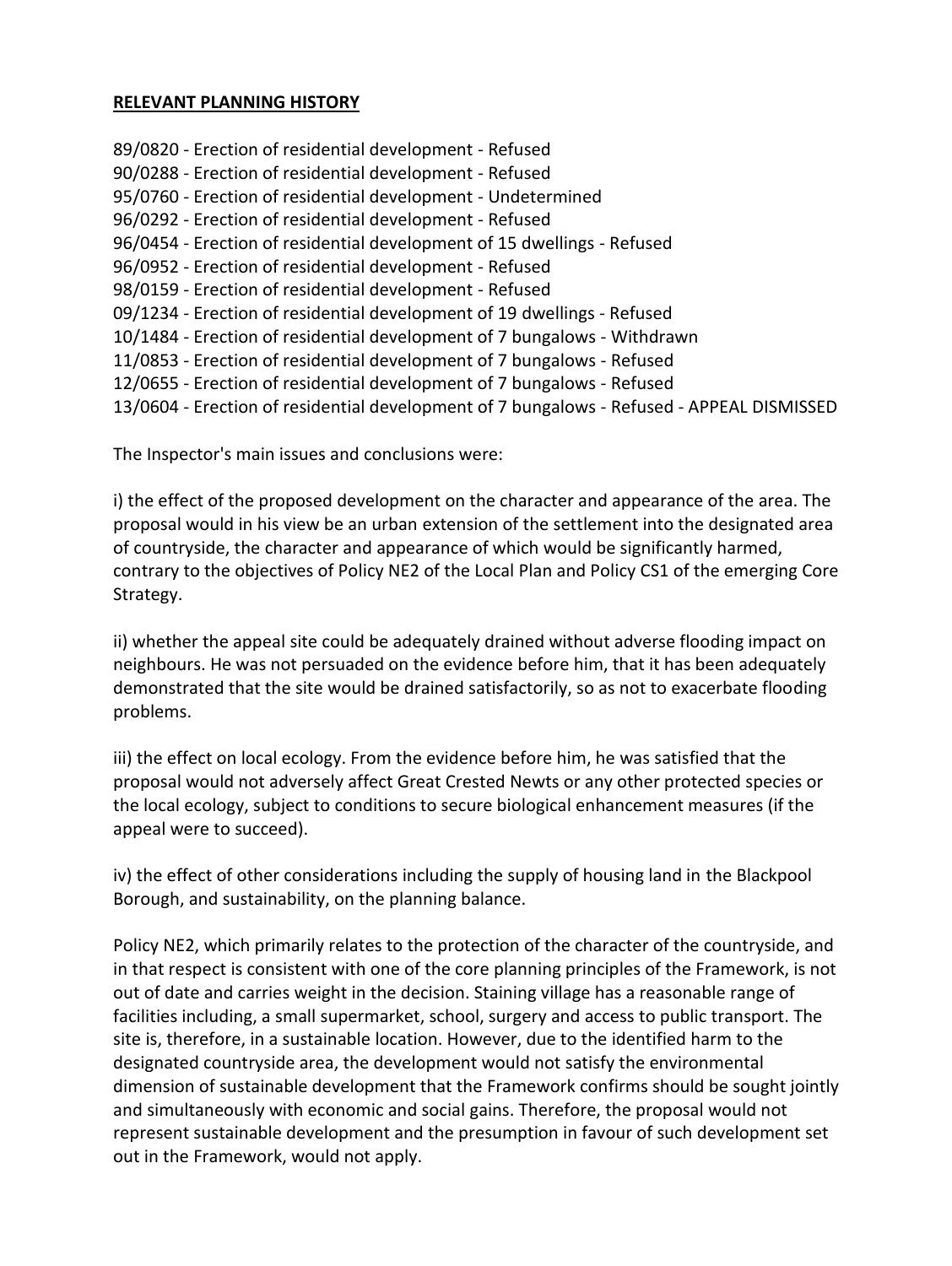The Inspector concluded that the proposal would provide seven bungalows in a reasonably sustainable location and in an area acknowledged as having a population with a high percentage of retired people who may have preferences for bungalows. He was satisfied that there would be no adverse impact on local ecology or protected species. However, the development would extend the urban settlement into a designated area of countryside and would harm the character and appearance of this limited resource within the Blackpool Borough. As such the proposal would not represent sustainable development. It had not been adequately demonstrated that the surface water run-off from the site, which the Flood Risk Assessment (FRA) confirms would be increased by the development, would be discharged satisfactorily without exacerbating the existing flooding issues in the area, particularly in Broad Oak Lane and the immediate properties. These adverse impacts would not be outweighed by the relatively limited benefits of the scheme.

Therefore, for the reasons given and having had regard to all other matters raised, he dismissed the appeal. Two s106 Unilateral Undertakings, designed to mitigate the impact of the proposal, were submitted by the appellants during the appeal process. In view of his overall conclusion, he commented that there was no need for him to consider the contents of these Undertakings further.

16/0443 - Erection of residential development of 7 bungalows - Refused

## **MAIN PLANNING ISSUES**

The main planning issues are considered to be:

- the principle of residential development in this location
- the highway implications of the scheme
- the potential impact on residential amenity
- the acceptability of the layout
- the adequacy of the design
- the adequacy of the proposed drainage scheme
- the potential ecological impact

## **CONSULTATIONS**

**Natural England:** Habitat Regulations Assessment (HRA) Screening required: For residential development in this area, proportionate assessment of recreational disturbance impacts on the coastal designated sites resulting from the development is required via the Screening stage of the Habitats Regulations Assessment, as required under the Conservation of Habitats and Species Regulations 2017 ('the Habitat Regulations'). Under Regulation 63 of the Habitat Regulations the determination of likely significant effect is for the competent authority, in this case the Local Planning Authority. If your authority can be satisfied that the proposal can conclude no likely significant effects there is no further need to consult Natural England. Where the HRA Screening cannot rule out a likely significant effect on the coastal designated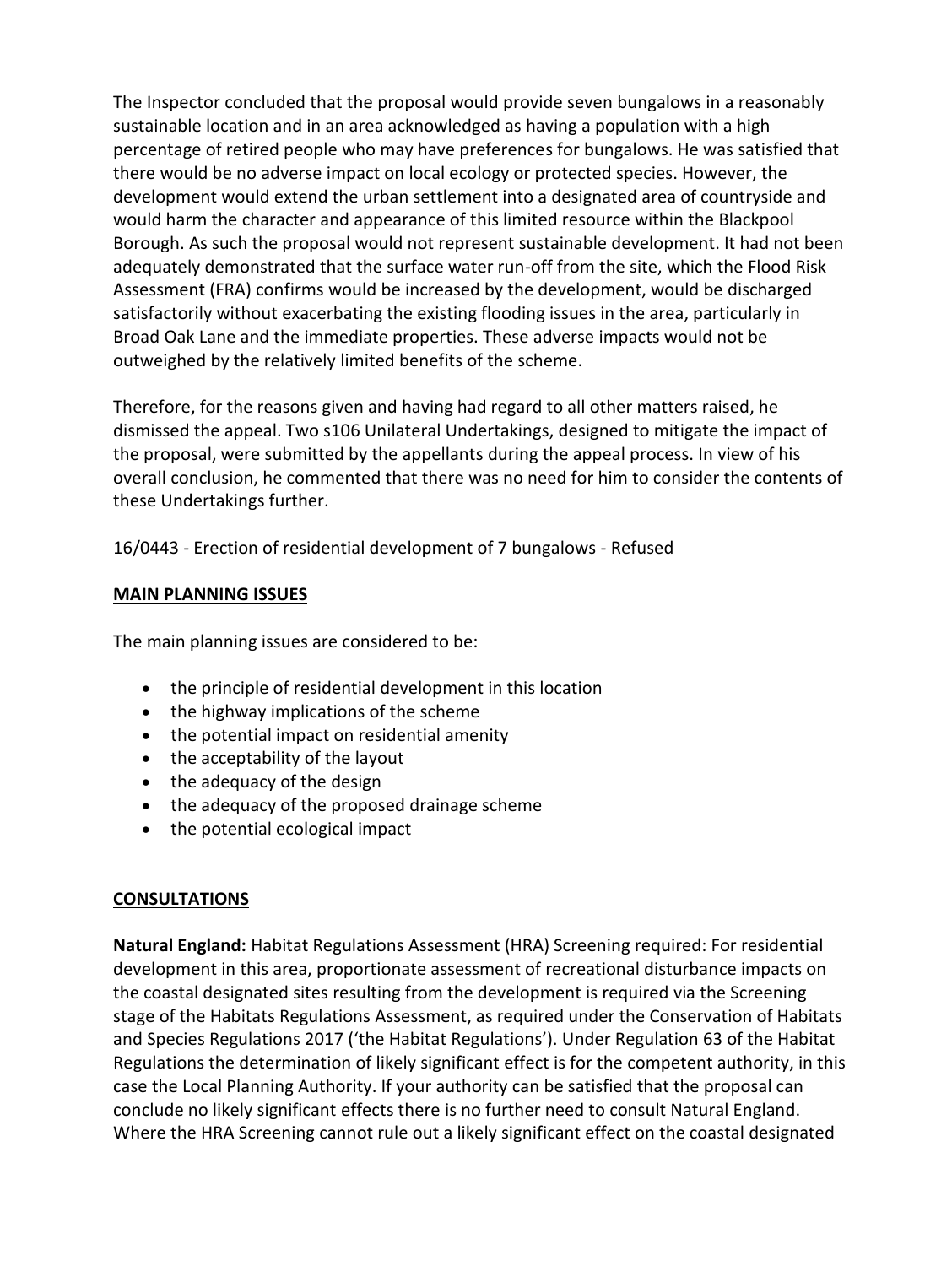sites then an Appropriate Assessment is required, of which Natural England is a statutory consultee, please consult us again at this stage.

Natural England has not assessed this application for impacts on protected species. Natural England has published Standing Advice which you can use to assess impacts on protected species or you may wish to consult your own ecology services for advice. Natural England and the Forestry Commission have also published standing advice on ancient woodland and veteran trees which you can use to assess any impacts on ancient woodland. The lack of further comment from Natural England does not imply that there are no impacts on the natural environment. It is for the local planning authority to determine whether or not this application is consistent with national and local policies on the natural environment. Other bodies and individuals may be able to provide information and advice on the environmental value of this site and the impacts of the proposal to assist the decision making process. We advise LPAs to obtain specialist ecological or other environmental advice when determining the environmental impacts of development. We recommend referring to our SSSI Impact Risk Zones (available on Magic and as a downloadable dataset) prior to consultation with Natural England. Further guidance on when to consult Natural England on planning and development proposals is available on gov.uk at https://www.gov.uk/guidance/local-planning-authoritiesget-environmental-advice

**Ramblers Association:** no comments have been received in time for inclusion in this report. If any comments are received in advance of the Committee meeting they will be reported through the update note.

**Lancashire County Council (LCC) (Flood Risk):** Lancashire County Council Lead Local Flood Authority would like to add the following comments to the above planning application site regarding drainage issues. The proposed development site is within Blackpool Council's boundary but is immediately adjacent to the boundary of Lancashire County Council and its village of Staining. The proposed development site has a watercourse (drainage ditch) within it that captures surface water flow from the site and from the uphill/surrounding area. It is well documented that in recent years this watercourse has been non-operational due to it being filled in/levelled thus causing the surface water that it should be draining to flow downhill to the surrounding residential areas, namely Eddleston Close, Maclaren Close and Broad Oak Lane. The surface water drainage systems in the named residential locations struggle to cope during storm events as it is, with many flooding incidents listed. The extra surface water flow, from the non-operation watercourse, has only added to and increased the chance of flooding to the residential locations. It is understood that due to legal action by Blackpool Council the watercourse has been reopened in recent days/weeks. Therefore with all the above in mind it is of high importance that this watercourse remains operational, be that as a Greenfield site or a developed site. All surface water from this site must be drained to its existing outlet. If planning permission is ever granted for this site the developer must not be allowed to drain surface water to any watercourse other than to its existing outlet.

**Lancashire County Council (Archaeology):** I have checked our records and the proposed development site is considered to have negligible archaeological potential. I advise that archaeology does not need to be considered further for this application.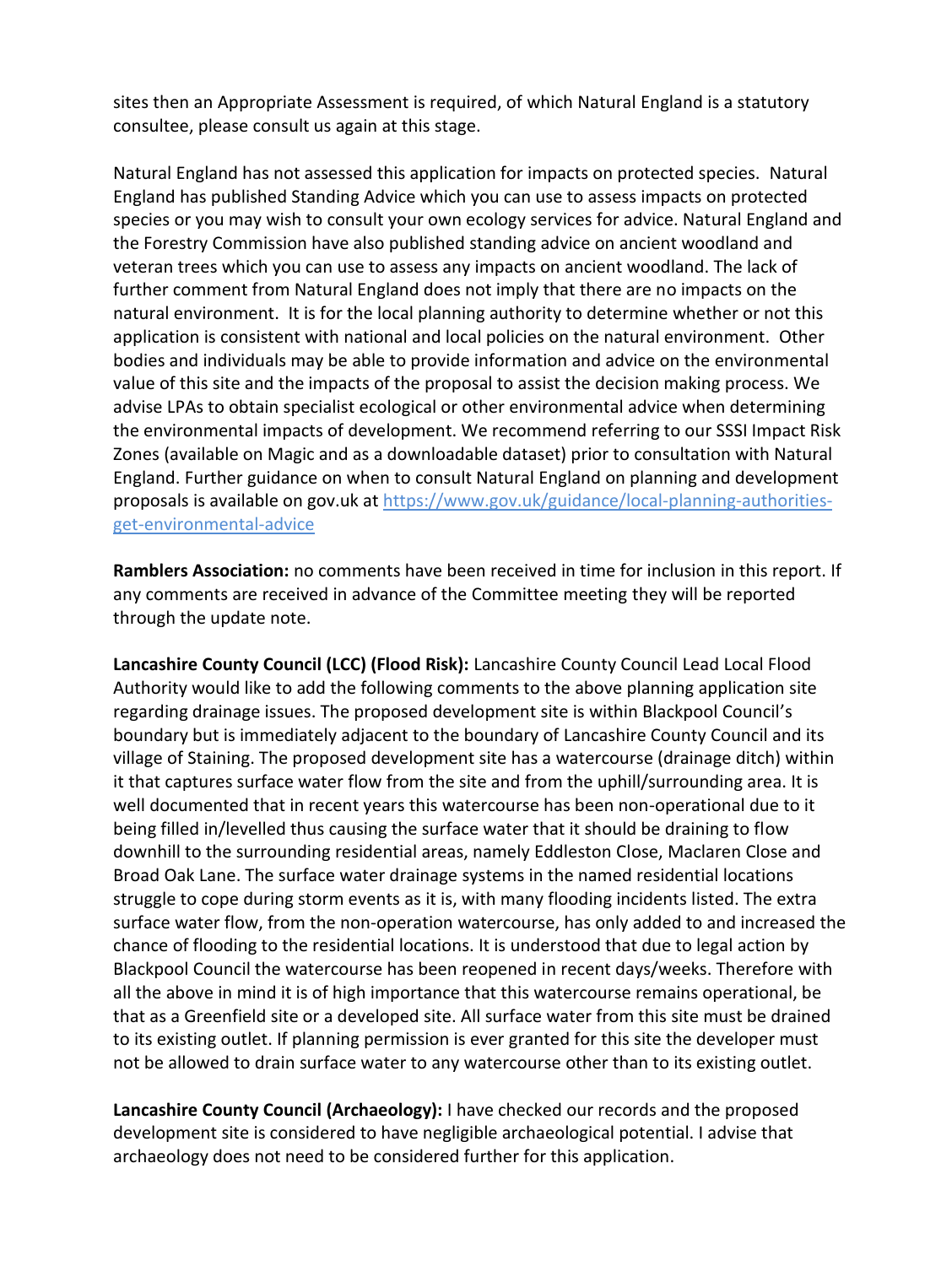**United Utilities:** Following our review of the Proposed Drainage Plan (Ref: KB/04639/005, Rev: 0, Dated: 30.05.2019, by CFM Consultants) we can confirm the proposals are unacceptable in principle to United Utilities.

**Fylde Borough Council:** no comments have been received in time for inclusion in this report. If any comments are received in advance of the Committee meeting they will be reported through the update note.

**Head of Environmental Protection (Contaminated Land):** There is a historic landfill located approximately 170m from the site and adjacent to the site is a former farm. As a result a Phase 1 desk study is required, if this shows that there is a significant likelihood of significant harm then this is to be followed by a Phase 2. The findings of these reports will identify if remediation is required. All reports are to be submitted to the Local Authority prior to development occurring. I agree with the conditions regarding land contamination. Gas monitoring will need to be carried out as recommended by the report over a six month period.

**Local Highways Authority:** It is noted that the proposed road is not intended for adoption. However, it would be logical for it to be put forward for adoption and, subject to geometry and specification, it could be made acceptable. If it is not to be adopted the drainage in the site might not be accepted for adoption. Given the concerns over surface water drainage it would be logical to pursue adoption of the road and drainage in order to secure certainty of future maintenance and, therefore, control of run-off. The access is too close to the existing junction at a point where there is no footway and the alignment involves a very tight bend. It is not acceptable as drawn and should be positioned further west and the alignment simplified. Visibility would need to be established in both directions. I would expect a greater width of carriageway on Broad Oak Lane itself to some point west of the access. This would push the access north, as it were, making the pronounced bend even less acceptable. It is appreciated that these comments would make this part of Broad Oak Lane less rural in appearance but I believe that it could be done sympathetically. In the event that the access is eventually built and is sited further west than the application shows it is most likely that it would not be possible to drain it through the site, as is noted above. It would then have to drain, in accordance with the hierarchy outlined above, via Broad Oak Lane to the continuation of the restored watercourse.

**Local Drainage Authority:** The supporting documentation indicates that any past drainage issues are resolved. This is not the case, except that a filled watercourse has been restored. Subject to the agreement of United Utilities it seems likely that the proposed foul drainage arrangement could be acceptable – with the caveat that if the site road is not to be adopted then the drainage in the site would not normally be accepted for adoption.

The surface water drainage is another matter. Both United Utilities and Lancashire County Council have indicated that the connection of surface water sewerage eastward into the surface water sewer network in Staining is unacceptable. It is understood that the network already surcharges in storms of relatively short return periods and so further flow would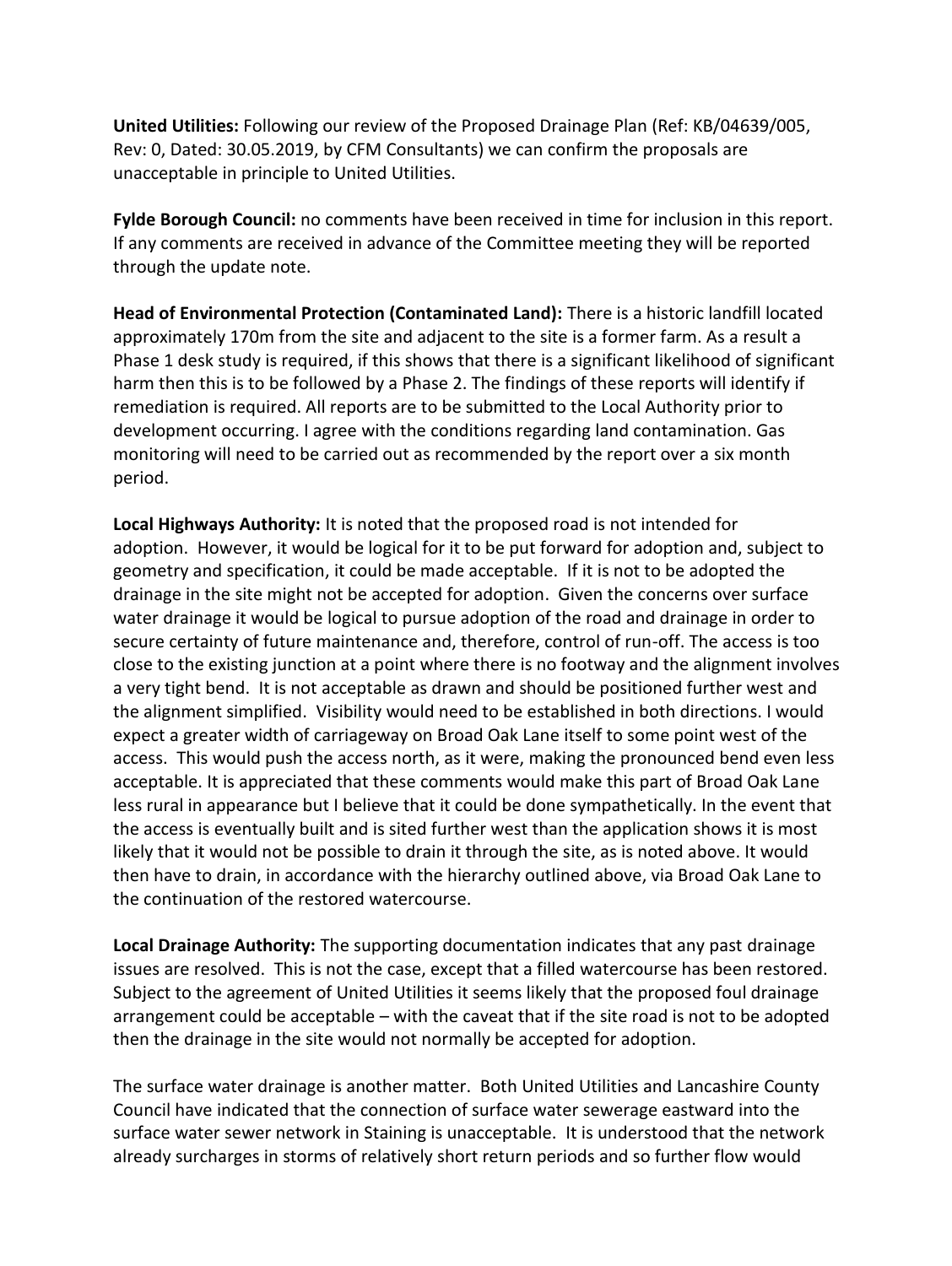exacerbate the situation. The National Planning Policy Framework is clear that a drainage proposal that would exacerbate flooding elsewhere is unacceptable. The proposal is, therefore, unacceptable as presented. I have not made further reference to what is proposed but have addressed the more general surface water drainage issues.

The site slopes generally to the southwest. The northern boundary, identified by the restored watercourse, is the highest part of the site together with the eastern edge of the site. The eastern boundary may have been a watercourse at some point in the past but is now partly obstructed by garden walls and is overgrown. The restoration of the watercourse on the northern boundary has taken the flow of water away from the eastern boundary and further work will be done to consolidate this.

Surface water is required to be attenuated appropriately, then discharged into the ground if feasible. Whilst it has not been addressed in the application this is unlikely to be a solution, except perhaps in part. If discharge into the ground is not possible the next alternative is to discharge to a surface water body – that is a body of water or a watercourse. Since the site can be drained to the recently restored watercourse in the northwest corner of the site we need not consider the other options in the hierarchy which are to discharge to a surface water sewer or local highway drain or, in the last resort to a combined sewer.

The situation is that watercourses flowing toward the site from the north will drain away westward and the site falls that way. Given that the site can be drained to a watercourse in that direction there need be no surface water flow other than westward. Since the site itself falls to the southwest it is likely that an effective drainage scheme would involve cutting off flow in that direction from the site.

In conclusion: neither the highways nor the drainage aspects of the proposal are acceptable.

**Greater Manchester Ecology Unit (GMEU):** no comments have been received in time for inclusion in this report. If any comments are received in advance of the Committee meeting they will be reported through the update note.

# **PUBLICITY AND REPRESENTATIONS**

Press notice published: 17/10/2019 (Departure) Site notice published: 11/10/19 Neighbours notified: 08/10/2019

The following comments have been received from **Councillor John Singleton, Fylde Borough Council**

As the local Elected Member for Fylde Council, Staining and Weeton Ward, I strongly object to any developments on this land. This land is open countryside and should remain open countryside. More importantly it separates the authorities of Blackpool and Fylde of which Staining is a Village in the Borough of Fylde. Over the last few years the cottages down Broad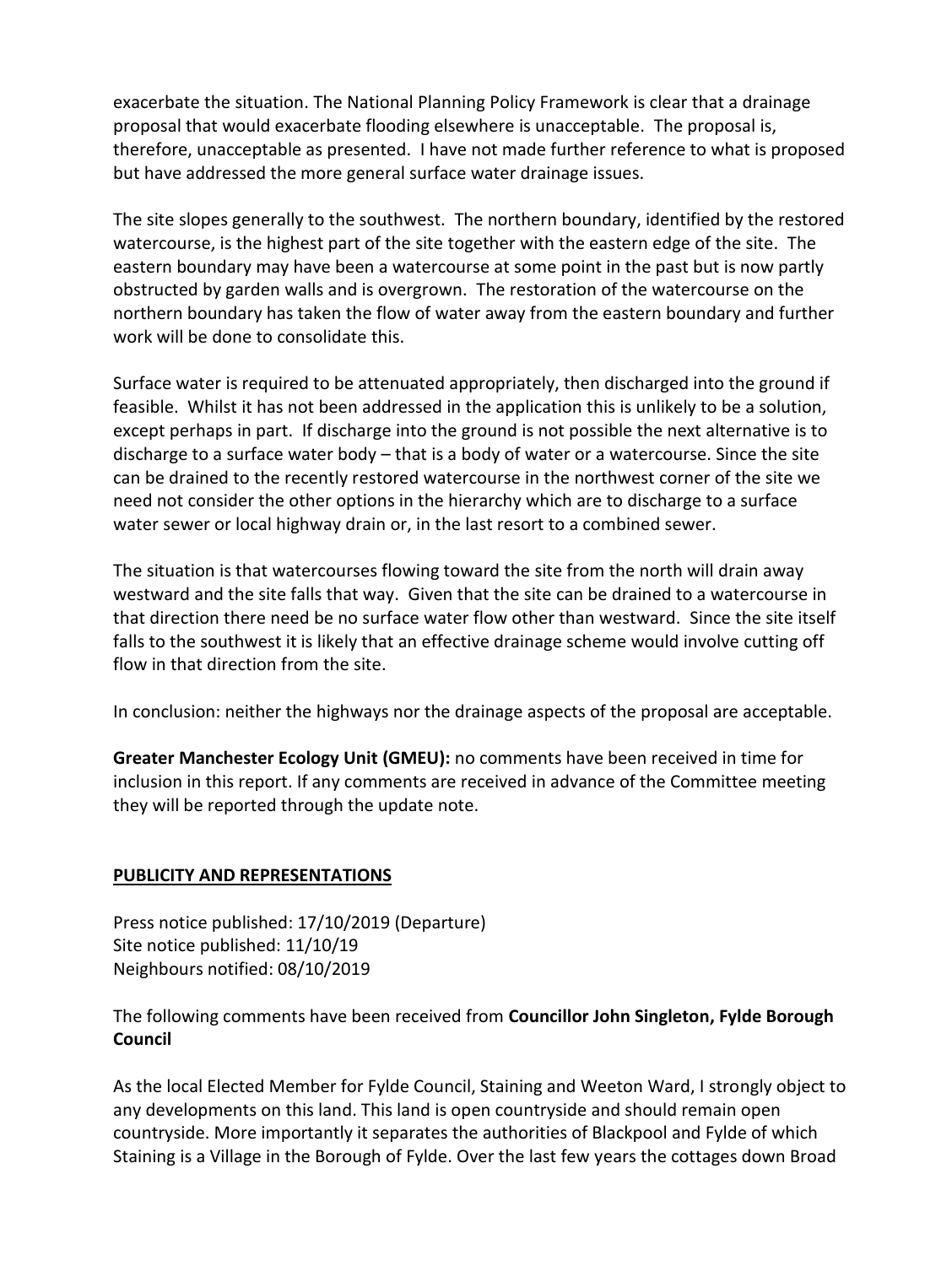Oak lane have been flooded several times, the last time being three weeks ago during heavy rains. Staining Village, in particular, Eddleston Close which runs alongside this land has been flooded several times. The last time being three weeks ago which resulted in water entering residents garages? I advised residents to call 999 for assistance. This has always been noted as a flood area. I am Chairman of the Staining Flood Action Group which has links to Lancashire County Council Flood Management Department and its Manager Rachel Crompton. Eddleston Close and this parcel of land in question has always been the subject of discussion on the Staining Flood Action Group Agenda. This was compounded when the ditch surrounding the field was filled in. The residents of the cottages on Broad Oak Lane are one of the oldest cottages in Blackpool and suffer the most appalling conditions I have witnessed due to drainage. I do not represent these residents but being close to Staining I am aware of their problems. I will be attending the Planning meeting with some residents from Blackpool and Staining with recent images of the flooding. We plan to voice our objections to this 15<sup>th</sup> application at the meeting. I will advise Democratic Services of our intention to speak. I will also supply them with the names of the speakers.

## The following comments have been received from **Staining Parish Council: David Kirkham (Clerk) and Councillor David Angel:**

On behalf of Staining Parish Council, I am submitting this document with regards to the above planning application. Although the Parish Council has not been requested to comment officially, it feels the necessity to raise concerns regarding the application. Should the application be successful, it would certainly have an effect on Staining Village. The increase in traffic will have a detrimental effect throughout the village which will naturally be utilised as a thoroughfare and Staining Village will receive no benefit whatsoever. With this in mind, the Parish Council would strongly support refusal of the application.

16 additional representations have been received from the following properties:

- Broad Oak Lane: 1, 4 and 5
- The Nook: Cherry Trees, 22 and 24
- Eddleston Close: 19 & 26
- Maclaren Close: 1, 2 and 3
- Windmill Close: 12
- Staining Road: Staining Villa and 210
- Staining Rise: 2
- Whitehead Close: 12

These representations raise the following issues:

- impact on rural character of the designated countryside, Staining village and Broad Oak Lane. Some of the cottages are amongst some of Blackpool's oldest dwellings so would compromise the look and feel of the area.
- if approved it would give the green light for more properties on this site.
- there are enough properties in the village (Parish Plan).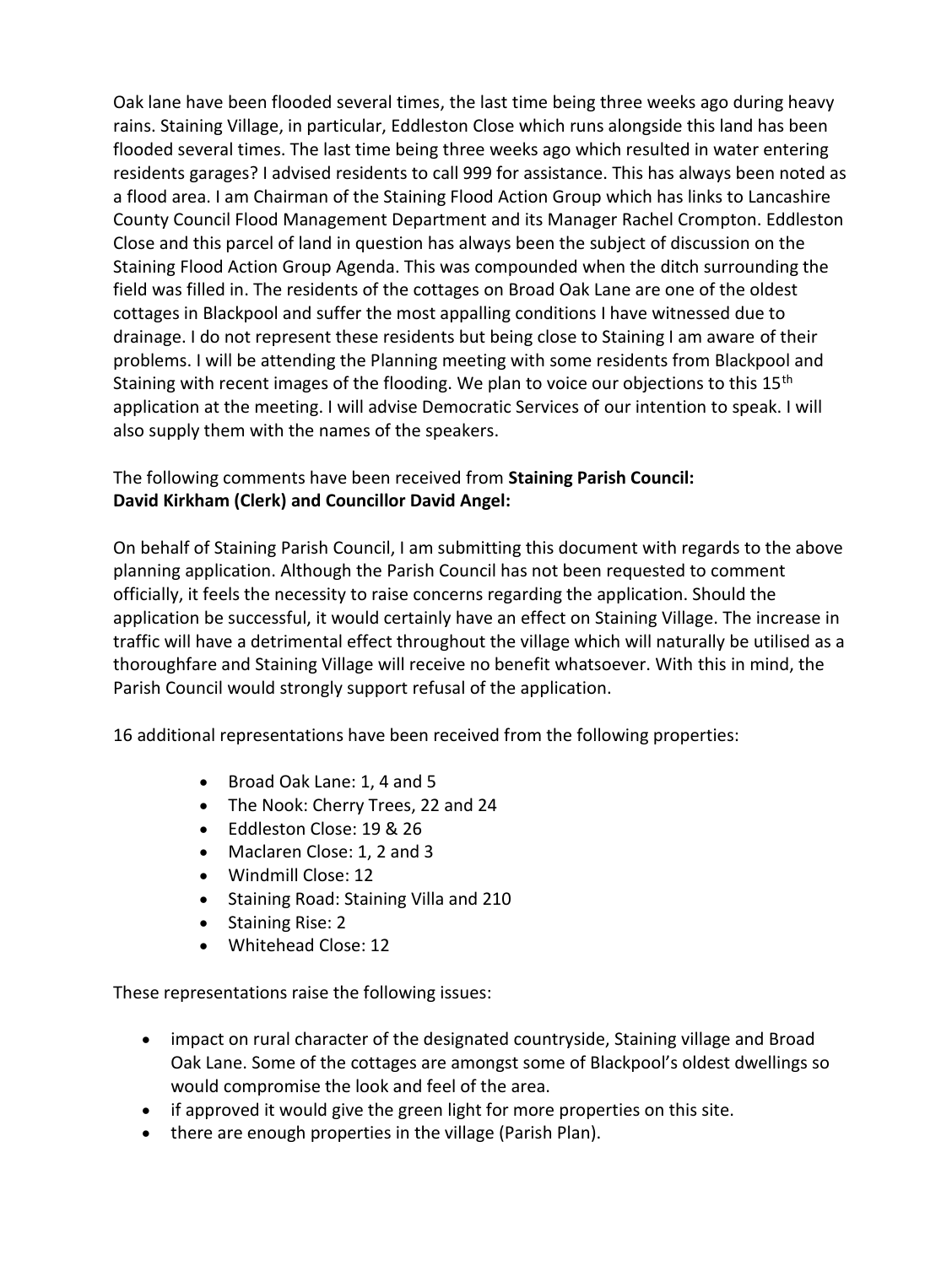- the application states 'three bungalows specifically for occupation by over 55's. There are several bungalows for sale in Staining which would provide housing for the over 55's and or disabled persons which will have no detrimental impact on the village as existing purpose built properties.
- there are several bungalows for sale and some been empty for a period in Staining so there is already provision for such properties.
- conflict with National Planning Policy Framework.
- drainage issues: the Nook floods every year and which has increased dramatically since new properties were built behind the Nook and Elizabeth Close; residential properties (No 1 and No.3 Broad Oak Lane) have been subjected to internal flooding on many occasions; flooding already causes severe problems for the residents and damage to property; septic tanks overflow during flooding incidents a building development will only increase the surface water run-off and compound the problem; lack of capacity in local sewer system.
- highways issues: increase in traffic on an already busy road will cause more hazards for walkers, cyclists and horse; inadequate access and visibility at access; dangerous access road; impact on condition of local roads.
- The driveway directly faces my property, in darkness hours headlights from vehicles exiting will shine directly into my house causing disturbance.
- sustainable urban drainage systems impractical in this area.
- inadequate infrastructure/facilities in village to support the housing. there is one 'shop' in Staining only and no easy access to Poulton-le-Fylde as only one bus and one route which by passes Blackpool first. School is stretched to the limit in the village, our local doctors has just closed.
- loss of habitat for wildlife there are newts, frogs and toads using this field, also there is a bunch of wintering Barnacle Geese regularly using the field as a grazing and roosting site, these birds are on the endangered species list. There is an SSSI within 500 metres and there are Biological Heritage Sites in the area which will be affected.
- potential loss of hedgerows.
- as my property is adjacent to the land I am concerned with the loss of both light and privacy.
- increase in crime.
- village would become less desirable.
- impact on property prices.
- disturbance during construction.
- rates would be paid to Blackpool Council whilst the impact would be in Fylde.

The Committee are respectfully reminded that issues relating to loss of view, potential impact on property prices or preference for an alternative scheme are not valid planning considerations. The payment of Council Tax is also not a valid planning consideration.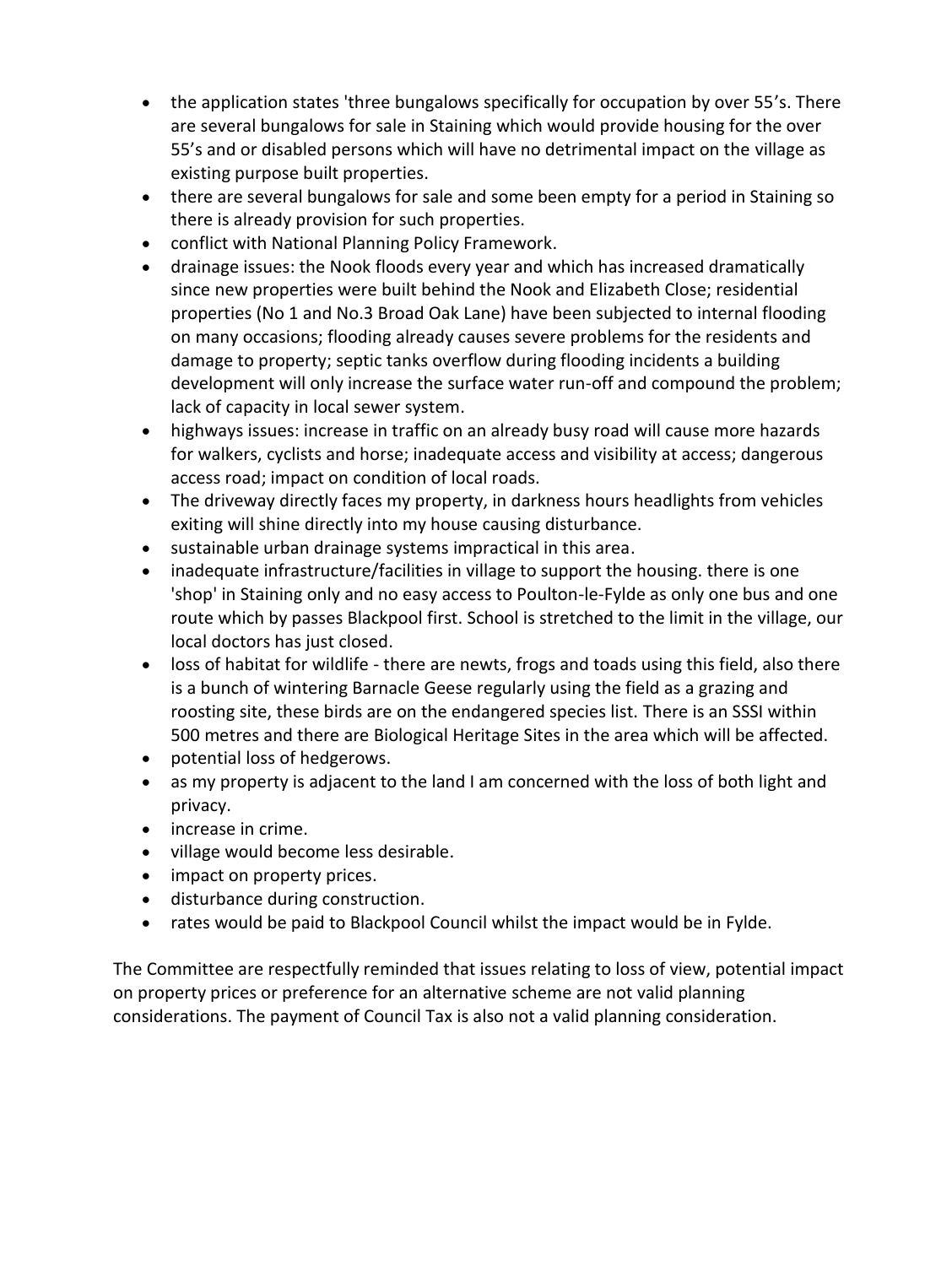### **RELEVANT PLANNING POLICY**

### **NATIONAL PLANNING POLICY FRAMEWORK**

The revised National Planning Policy Framework (NPPF) retains the key objective of achieving sustainable development and hence there is a presumption that planning applications proposing sustainable development will be approved. It provides advice on a range of topics and is a material planning consideration in the determination of planning applications. The parts most relevant to this application are -

- Section 5 Delivering a sufficient supply of homes
- Section 8 Promoting healthy and safe communities
- Section 11 Making effective use of land
- Section 12 Achieving well-designed places
- Section 14 Meeting the challenge of climate change, flooding and coastal change
- Section 15 Conserving and enhancing the natural environment

### **NATIONAL PLANNING PRACTICE GUIDANCE**

The National Planning Practice Guidance (NPPG) expands upon and offers clarity on the points of policy set out in the NPPF.

### **BLACKPOOL LOCAL PLAN PART 1: CORE STRATEGY**

The Blackpool Local Plan: Part 1 - Core Strategy was adopted by the Council in January 2016. The policies in the Core Strategy that are most relevant to this application are -

- CS2 Housing Provision
- CS7 Quality of Design
- CS9 Water Management
- CS12 Sustainable Neighbourhoods
- CS13 Housing Mix, Density and Standards

## **SAVED POLICIES: BLACKPOOL LOCAL PLAN 2001-2016**

The Blackpool Local Plan was adopted in June 2006. A number of policies in the Local Plan have now been superseded by policies in the Core Strategy but others have been saved until the Local Plan Part 2: Site Allocations and Development Management Policies has been produced. The following saved policies are most relevant to this application:

- BH3 Residential Amenity
- BH10 Open Space in New Housing Developments
- HN4 Windfall Sites (for housing development)
- LQ1 Lifting the Quality of Design
- LQ2 Site Context
- LQ3 Layout of Streets and Spaces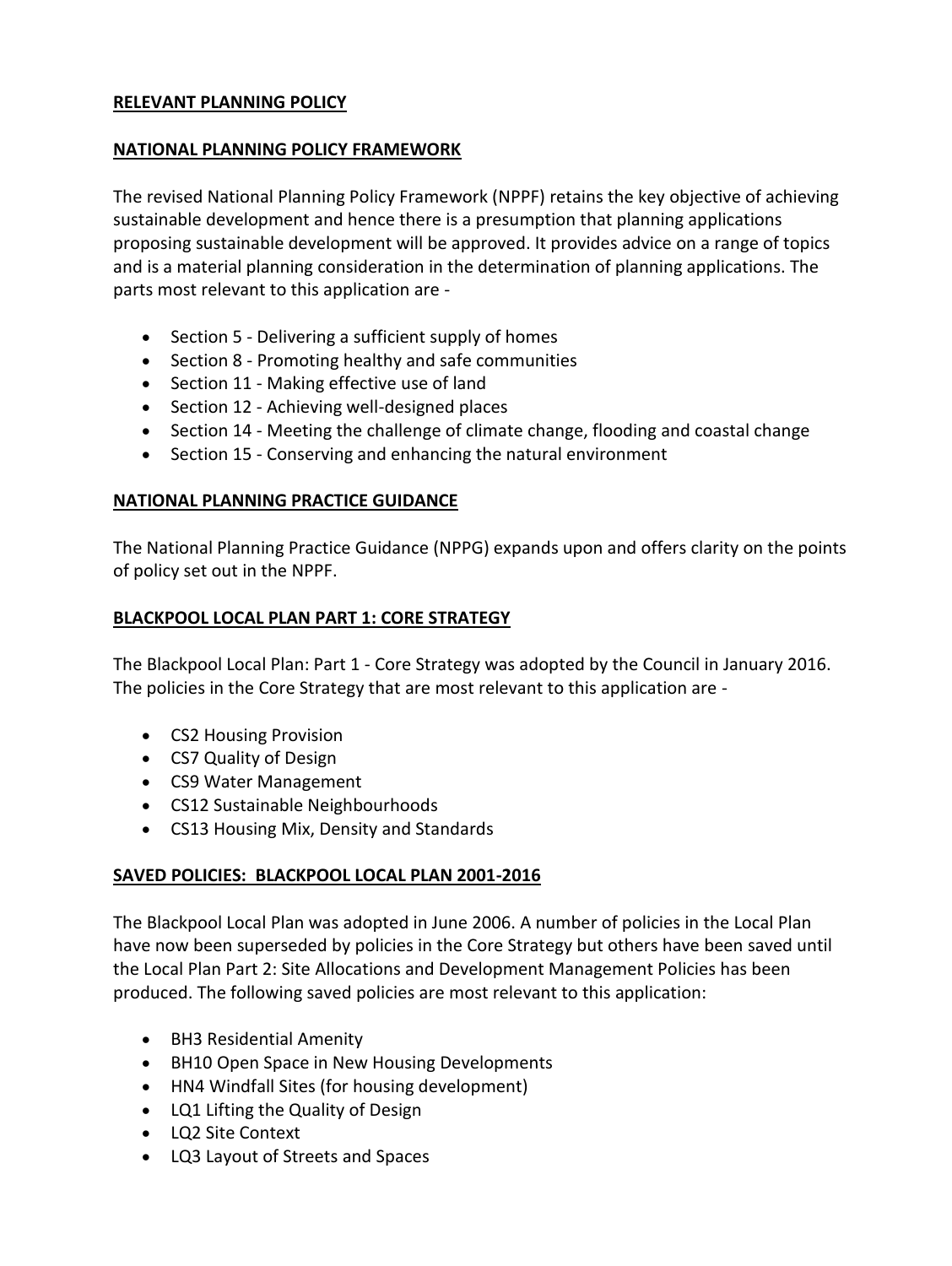- LQ6 Landscape Design and Biodiversity
- NE2 Countryside Areas
- NE5 Other Sites of Nature Conservation Value
- NE6 Protected Species
- AS1 Access and Parking

## **BLACKPOOL LOCAL PLAN PART 2: PROPOSED SITE ALLOCATIONS AND DEVELOPMENT MANAGEMENT POLICIES**

The Blackpool Local Plan Part 2 has been subject to an informal consultation exercise and will be subject to formal consultation later this year. At this point in time limited weight can be attached to the policies proposed. Nevertheless, the following draft policies in Part 2 are most relevant to this application:

- Policy DM2: Housing for Older People
- Policy DM5: Design Requirements for New Build Housing Development
- Policy DM32: Development in the Countryside
- Policy DM33: Biodiversity
- Policy DM39: Transport Requirements for New Development

#### **ASSESSMENT**

#### **Principle**

In this instance, the key issues to consider are Blackpool's current housing requirement and five-year supply position; the extent to which the proposal would contribute towards Blackpool's housing supply; the impact of the proposal on the character and function of the designated Countryside Area; and the extent to which the proposal would constitute sustainable development.

#### Housing Requirement

The National Planning Policy Framework expects Local Planning Authorities to be able to demonstrate a five year supply of housing land. Where this cannot be achieved, the National Planning Policy Framework makes it clear that planning permission should be granted unless the adverse impacts of doing so would significantly and demonstrably outweigh the benefits when assessed against the Framework as a whole. This has been tested during the examination of the Core Strategy and more recently at the Warren Drive housing appeal. The Council can demonstrate a five-year supply of housing land, the tilted planning balance in favour of housing does not therefore come into play.

Countryside Area Designation. The application site falls within the designated Newton Hall/Preston New Road Countryside Area that forms a buffer between Staining village and the main urban area of Blackpool as defined in the adopted Blackpool Local Plan. This is the only remaining countryside area in the Borough and is predominantly in agricultural use adjoining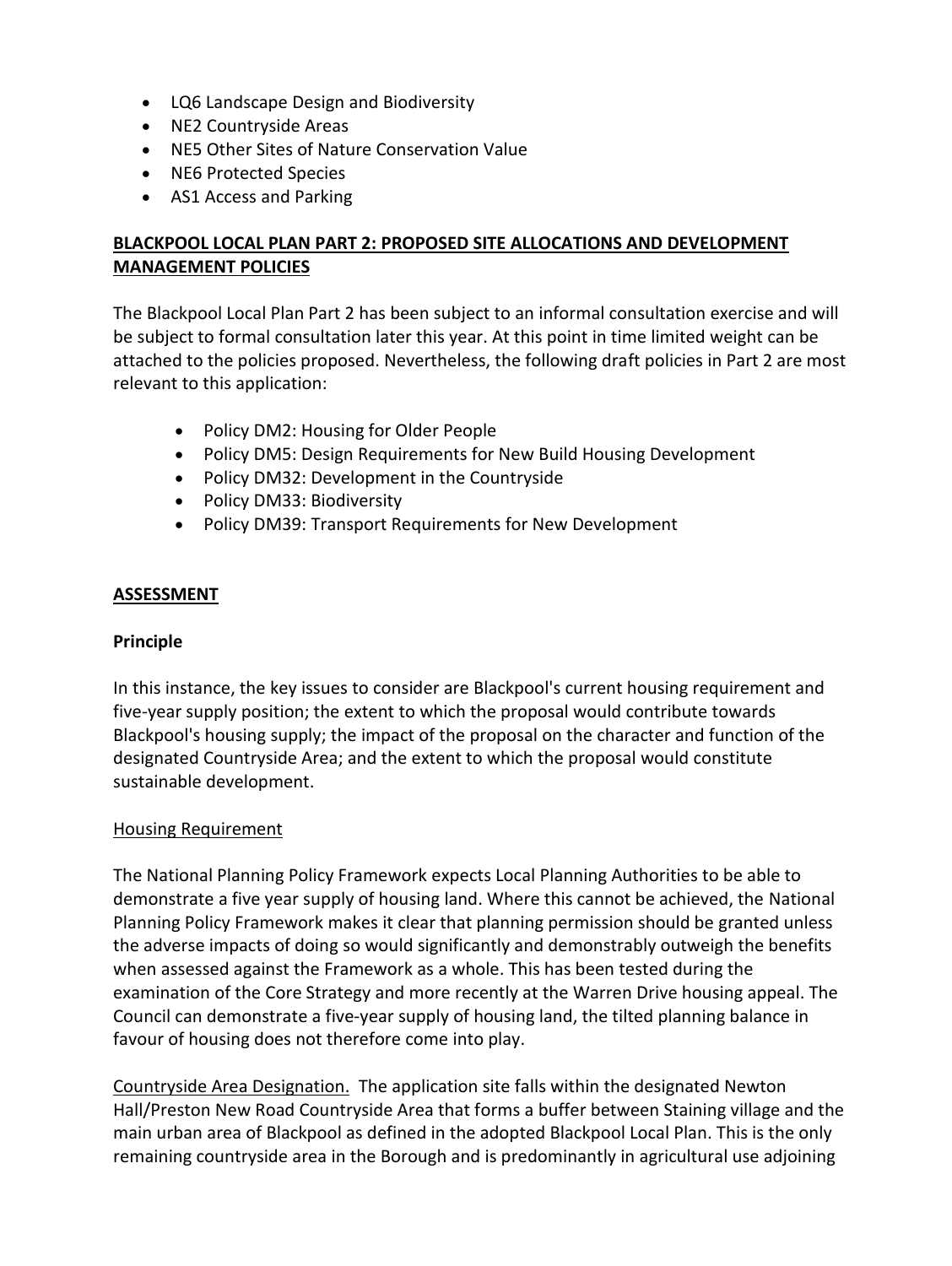extensive areas of open countryside in neighbouring Fylde Borough. It has an open character comprising fields and Biological Heritage Sites. This designation merges with a wider area of Countryside extending around Staining village and beyond in the adjoining borough of Fylde. Saved Policy NE2 of the Local Plan relates to this area and is designed to preserve its open and rural character and function, and prevent the expansion of the built up area into the open countryside. The policy prohibits the development of new dwelling units within the Countryside Area unless essential to support agricultural or horticultural uses. This principle is longstanding in local planning policy as a similarly worded policy featured in the 1996 Local Plan. Policy CS1 of the Core Strategy seeks to focus growth, development and investment in Blackpool Town Centre, the Resort Core and inner area Neighbourhoods to support the regeneration of the town. The Countryside Areas are considered to be integral to the local distinctiveness of Blackpool and are valued by the local community. Proposals that would be detrimental to the existing open and rural character, landscape quality and nature conservation value of these areas should continue to be resisted.

The application site is accessed via The Nook which is a relatively narrow and unadopted rural road. Approximately 200m from its junction with Chain Lane the road splits with The Nook continuing to the south-west and Broad Oak Lane branching off to the north-west. The application site sits at this divergence on the edge of the built up part of Staining village. Broad Oak Lane is relatively narrow, has no footways and is edged by trees and high hedges giving it a very rural character. The application field is elevated above the lane by about 1.8 metres. Although the proposal is for bungalows with a ridge height of about 4.7m, the elevated dwellings would dominate the rural character of Broad Oak Lane and appear incongruous in relation to nearby properties, particularly the older small cottages to the west which are at road level. The proposal would therefore have a detrimental impact on the open and rural character of this section of the defined Countryside Area.

In dismissing the latest appeal on this site (13/0604), the Inspector found that given the sporadic and isolated nature of the properties to the west of the appeal site, and the dense area of trees and shrubs to the south, he was not persuaded by the appellant's argument that the seven bungalows would be infill development. The proposal would in his view be an urban extension of the settlement into the designated area of countryside, the character and appearance of which would be significantly harmed, contrary to the objectives of Policy NE2 of the Local Plan and Policy CS1 of the Core Strategy, and as such, would not be sustainable development.

Although the layout has changed compared to the dismissed scheme:

- principally in the reduction in number of bungalows from seven to three
- location of the access road which was along the eastern boundary, but is now proposed closer to the western boundary;
- the relocation of the bungalows further eastwards on the site; and,
- the reduced height of the development (the dismissed appeal required the bungalows to be raised by additional mounding of up to 2m high on the site, to overcome drainage issues)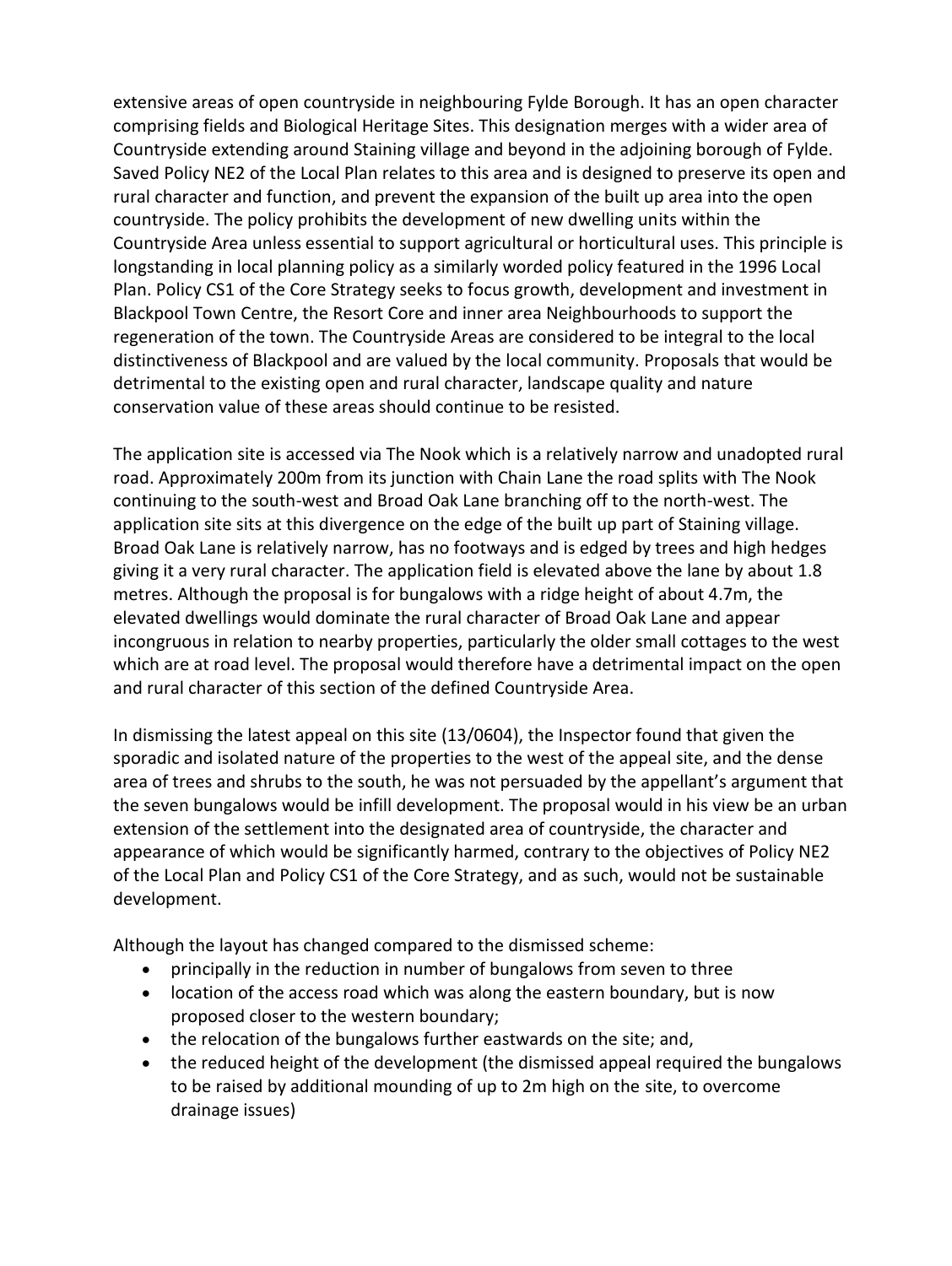The proposal is still seeking to secure permission for three bungalows and hence it does not address the fundamental concern about the impact on the character and appearance of the Countryside Area.

Sustainability. The site only has medium accessibility but accessibility is only one indicator of sustainability which incorporates a range of economic, social and environmental considerations. The site is surrounded by existing residential properties, including some recent developments, suggesting that the area is a desirable place to live. Chain Lane gives access to the southern area of Blackpool and the M55 motorway via a two-lane rural road. It also gives access to Poulton-le-Fylde town centre but via a narrow single track rural lane with passing places. Staining village contains a primary school, a public house, a convenience store and a couple of other local businesses. The village is poorly served by public transport, there is one bus route which runs to and from Poulton-le-Fylde via Blackpool, but this is only one bus per hour. Also, the village has suffered the loss of its doctor's practice since the last application and the site is therefore less sustainable than it was.

The applicant has said that the bungalows would cater for the over 55's. The emerging Supported Accommodation and Housing for Older People policy requires specialist housing for older people to have a good level of accessibility to public transport, shops, services and community facilities. National Planning Practice Guidance Paragraph 018 relates to housing for older people and confirms that issues to be considered include the proximity and links to public transport and local amenities. There is only one convenience store in the village which is over 560m away from Broad Oak Lane. I consider that this is too far to regularly walk for people with lower levels of mobility and I note that the proposed bungalows do not include mobility scooter stores or charging points. The bus service (one per hour) stops approximately 170m away from Broad Oak Lane and there are no facilities such as a doctor's surgery in Staining. I do not consider Broad Oak Lane to have a good level of accessibility for purpose built housing for older people and is therefore not a sustainable location as such.

Housing Mix. In accordance with Policy CS13 of the Core Strategy, the proposed development would either have to provide a mix of housing types on the site, or the housing would have to contribute towards a balanced mix of housing in the wider area. The scheme proposed would provide three, detached, two-bedroom bungalows. This would not provide a mix of house types on the site, but there is no evidence to suggest that this would compromise the housing mix of the wider area. Many of the properties surrounding the application site are two-storey, terraced or semi-detached houses. On this basis, and given the limited number of properties being provided, the lack of mix proposed is not considered to justify refusal of the application.

Due to the identified harm to the designated countryside area, the development would not satisfy the environmental dimension of sustainable development that the National Planning Policy Framework confirms should be sought jointly and simultaneously with economic and social gains. Therefore the proposal would not represent sustainable development and the presumption in favour of such development, as set out in the National Planning Policy Framework, would not apply.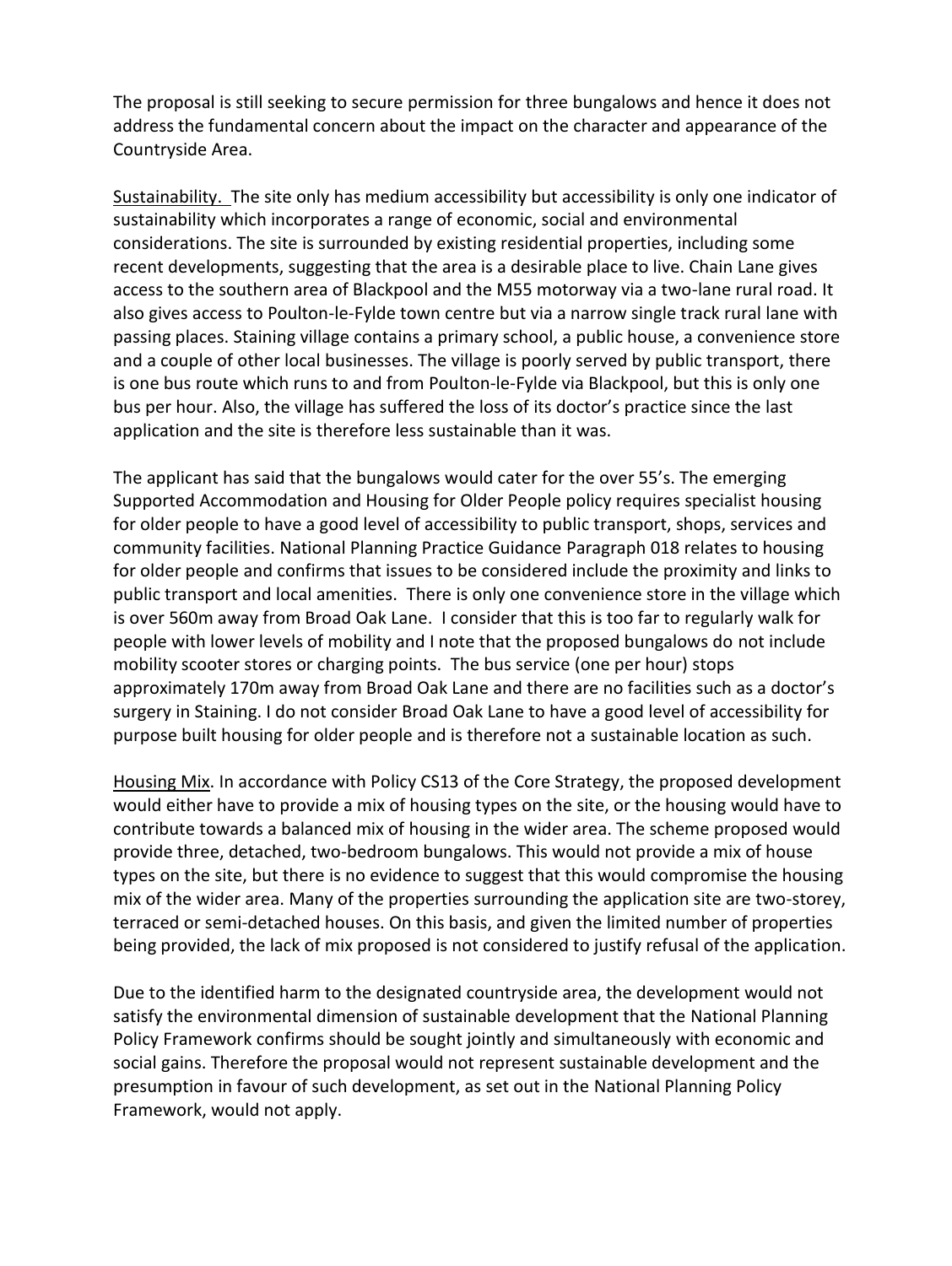### **Amenity**

The application site is elevated by approximately 1.8 metres from the surrounding properties. Additionally the houses fronting Broad Oak Lane backing onto the site have extremely small back gardens with Nos. 5 and 7 Broad Oak Lane separated from the boundary by only around 2 metres at the closest point. To overcome these issues, the applicant is proposing a lowdensity scheme of bungalows rather than houses. The separation distances between the properties proposed and those existing on Maclaren Close and Eddleston Close to the east and Broad Oak Lane to the west meet the Council's minimum acceptable standards of 21m rear-to-rear and 12m side-to-side. As such, no unacceptable impacts arising from over-looking or over-shadowing would be anticipated. Each bungalow would be provided with a reasonable level of private outdoor amenity space which would be sufficient for the storage of refuse and cycles. As each property would be detached, refuse would be easy to present for collection.

The application seeks to provide 3 two-bedroom bungalows within an area of the application site measuring roughly 0.37ha. As Staining is a reasonably large and built-up village, it is not considered that this level of development would generate sufficient noise and disturbance from activity so as to have a detrimental impact on the residential amenities of nearby neighbours. A Construction Management Plan would be secured through condition were the Council minded to support the proposal. On this basis, the development is not considered likely to have a detrimental impact on residential amenity.

The access would face onto the side elevation of a property fronting Lodge Court. There is only one, obscure-glazed, first floor window in this elevation and so glare from the headlights of cars leaving the site would not impact upon the residential amenities of occupants.

## **Visual Impact**

The layout of the site would have an impact upon the appearance of the streetscene. The bungalows proposed would be aligned north to south and so the level of development immediately visible from Broad Oak Lane would be limited. The development would be further screened to the south-west by an area of mature vegetation to the front of the site which is not in the applicant's ownership and which does not form part of the application site. The property closest to Broad Oak Lane has the principal elevation facing the internal access road (westwards) and a side elevation facing towards the access point. A small bathroom projection including a window that would be expected to be obscure-glazed is proposed on the side elevation. Whilst this would provide some visual interest, it would be a relatively small and secondary feature that would not adequately address its position within the streetscene. As such, the design weighs against the proposal. This issue could be easily addressed by the applicant but, given the objection to the scheme in principle, it is felt that it would be unreasonable to request abortive work to be carried out to vary the design.

It has been suggested that the scheme would have a detrimental impact on the setting of the historic cottages on Broad Oak Lane. However, these cottages are not listed and would be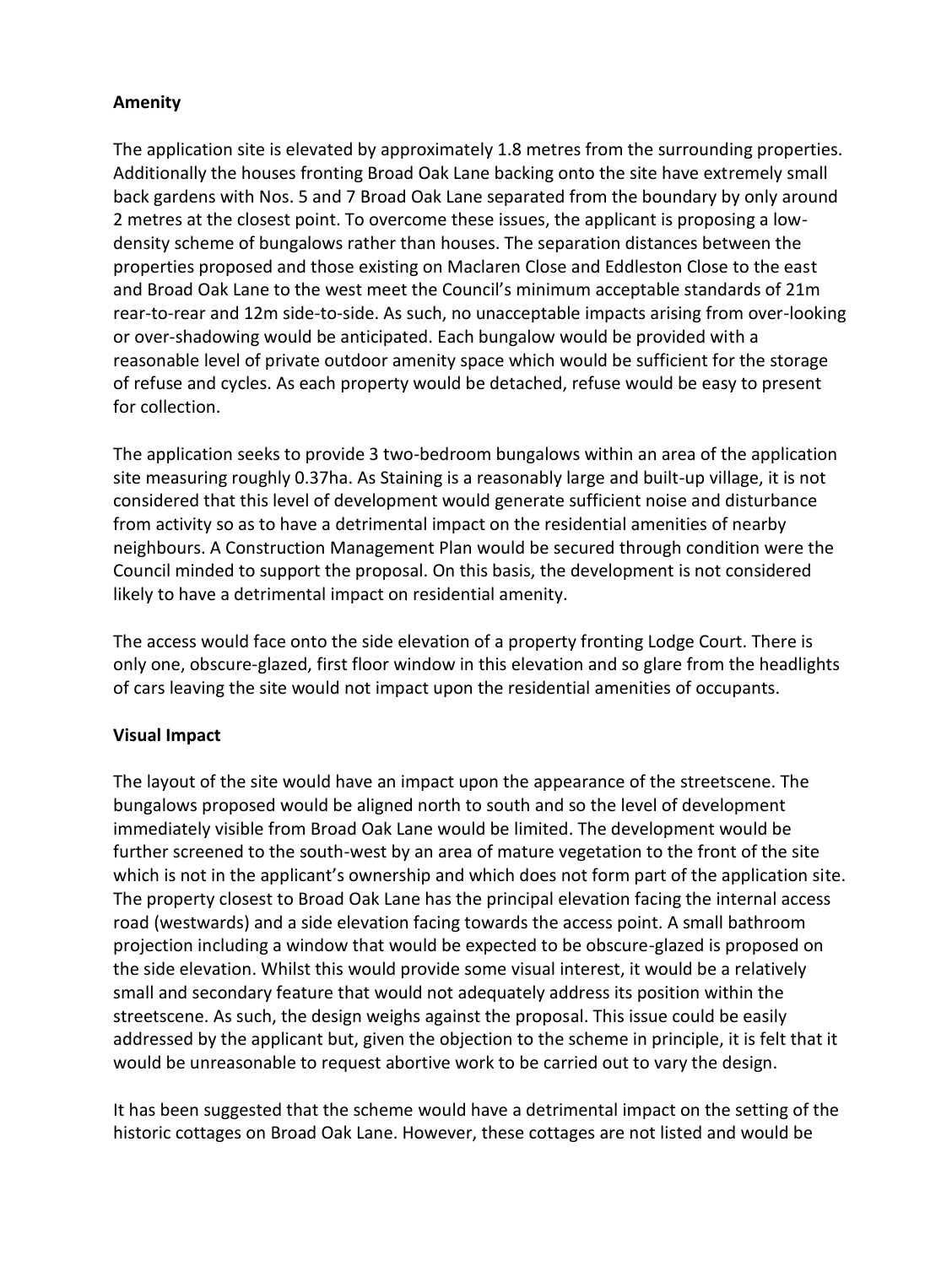separated from the new properties by 20m of rear garden, vegetation and access road. It is not considered that any impact on their setting could be supported as a reason for refusal.

## **Highway Impacts**

As indicated by the Council's Highways officer, the proposed access is too close to the existing junction at a point where there is no footway and the alignment involves a very tight bend and is not considered acceptable as drawn. He considers that it should be positioned further west and the alignment simplified and would increase the carriageway width on Broad Oak Lane itself. The land to the west is not within the applicant's control and it is not clear whether or not it is highway land. In any event, the suggested amendments would make this part of Broad Oak Lane less rural in appearance; and even if carried out "sympathetically" it would suburbanise this part of the countryside area and contribute to the recommended reason for refusal relating to the impact on the character of the Countryside Area. As submitted, the shortcomings of the proposed access arrangements are considered to be unacceptable and constitute another reason for refusal. Adequate parking provision would be provided within the site to meet the needs of the development. The gardens would be large enough to accommodate cycle storage if desired.

## **Drainage and Flood Risk**

Subject to the agreement of United Utilities it seems likely that the proposed foul drainage arrangement could be acceptable – with the caveat that if the site road is not to be adopted then the drainage in the site would not normally be accepted for adoption.

With regard to surface water drainage, it is recognised that flooding is a serious issue in Staining and the adequacy of drainage provision in the area is a key concern. United Utilities has objected to the submitted drainage proposal, as has Lancashire County Council and Blackpool Council's own drainage officer. Some practical measures could be incorporated into the scheme to reduce the run off (such as the use of permeable materials for driveways and parking areas, and increased numbers of trees to dry out the site, harvesting of grey water), however both United Utilities and Lancashire County Council have indicated that the connection of surface water sewer eastward into the surface water sewer network in Staining is unacceptable. It is understood that the network already surcharges in storms of relatively short return periods and so further flow would exacerbate the situation. The National Planning Policy Framework is clear that a drainage proposal that would exacerbate flooding elsewhere is unacceptable. The proposal is, therefore, unacceptable as presented.

# **Ecological Impacts**

An Ecological appraisal has been submitted which includes: a Phase 1 Habitat Survey (including the preparation of a vegetation and habitat map of the site and the immediate surrounding area); a survey and assessment of all habitats for statutorily protected species; an evaluation of the ecological significance of the site; the identification of any potential development constraints and the specification of the scope of mitigation and enhancement required in accordance with wildlife legislation, planning policy and other relevant guidance;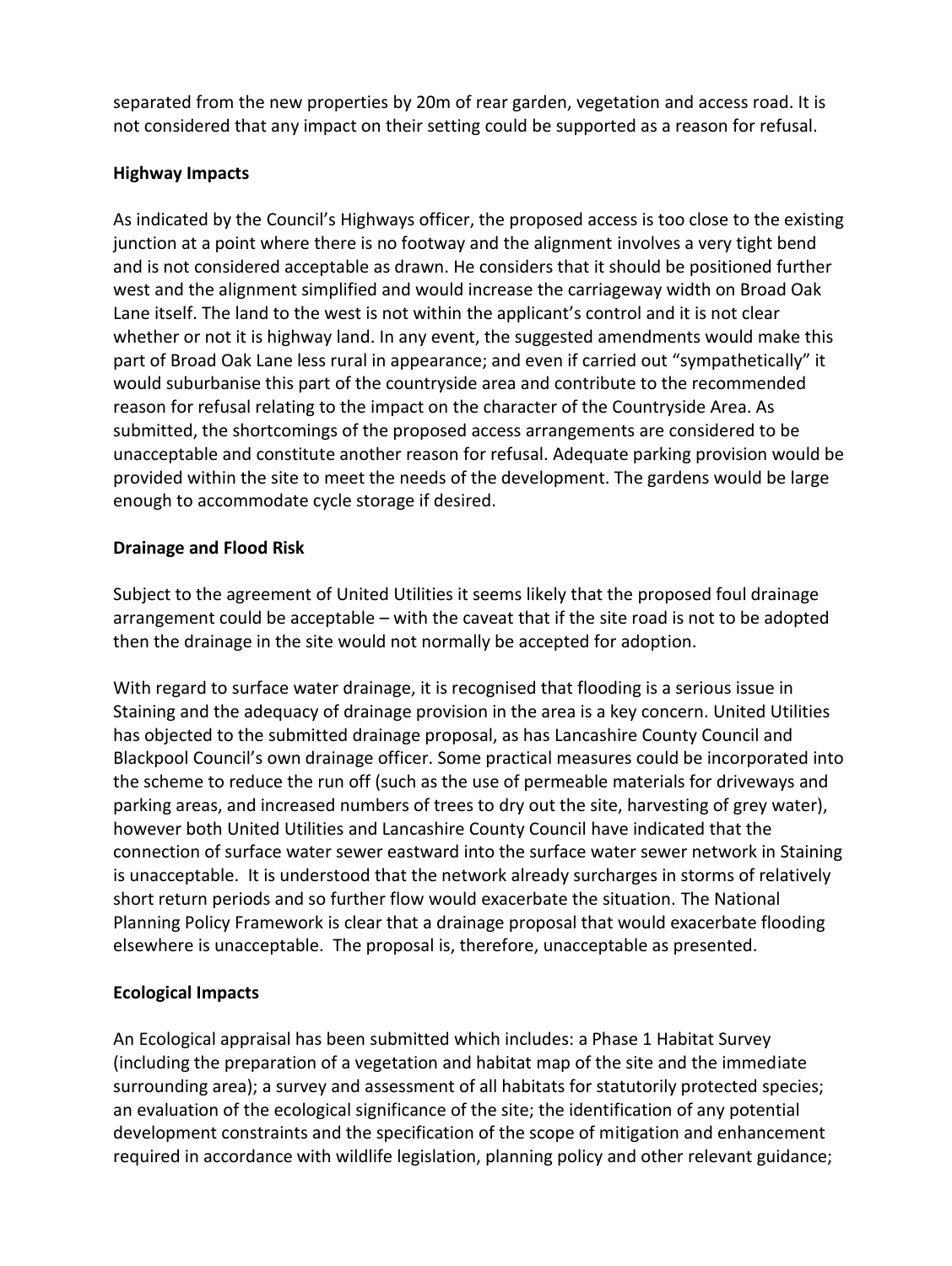and, the identification of any further surveys or precautionary assessments that may be required prior to the commencement of any development activities.

The report concludes that some of the ponds in the vicinity of the site were deemed to be suitable for breeding Great Crested Newts. The application site provides suitable habitat for hibernation, refuge and foraging. This distance from the nearest breeding pond and size of the development is however such that negative impacts on Great Crested Newt are unlikely. Bats, Brown Hare, Water Vole and nesting birds are known to occur in the local area. There was no conclusive evidence of any specifically protected species regularly occurring on the site or the surrounding areas which would be negatively affected by site development following the mitigation proposed.

The report considers that the protection of trees and hedgerows on the site boundary and landscaping will promote structural diversity in both the canopy and at ground level and will encourage a wider variety of wildlife to use the site than already occurs.

The report advises that contractors will be observant for protected species and all nesting birds. Should any species be found during construction, all site works should cease and further ecological advice should be sought with a view to a detailed method statement and programme of mitigation measures being prepared and implemented.

Natural England has commented on the proposal and identified a need for a Habitats Regulation Assessment screening. No such has been submitted. Whilst in 2013 Natural England did not identify a likely impact on Great Crested Newts, this assessment is now outof-date and Natural England makes it clear in its latest response that it does not consider impact on protected species. Although the contents of the submitted ecological appraisal are noted, officers are aware that local residents and the Parish Council have referred to the variety of wildlife in the area including Great Crested Newts. Consequently Greater Manchester Ecology Unit (GMEU) has been consulted but no response has been received in time for inclusion in this report. If GMEU concur that a Habitats Regulations Assessment screening is required, then the absence of one will have to constitute a further reason for refusal. This will be communicated through the update note.

### **Other Issues**

In terms of contaminated land, if the Committee was minded to support the scheme, appropriate conditions would be required to secure gas recording and mitigation measures as necessary. The scheme would not be expected to impact upon air quality and water quality could be safeguarded through the agreement of a Construction Management Plan and drainage strategy for the site.

Although not part of the adopted Development Plan, it should be noted that the proposal would be directly contrary to the stated aspirations and objectives of the Staining Parish Plan which states that 99% of residents responding to a questionnaire did not want to see the settlement grow any larger.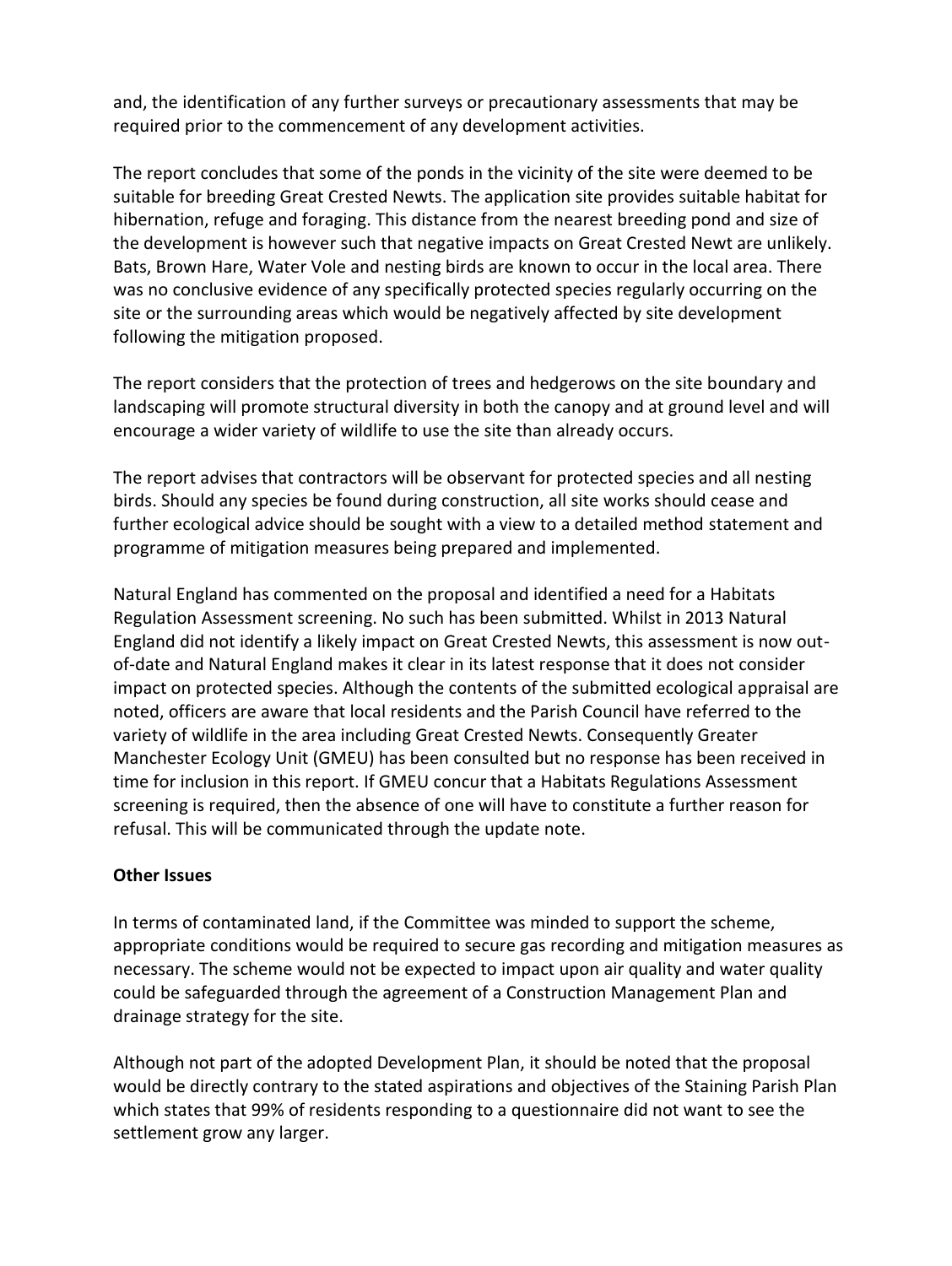The closest school that would be affected by the development would be Staining Primary School. This school falls within the jurisdiction of Lancashire County Council who does not seek financial contributions toward education provision from developments of less than 10 units. On this basis, whilst the scheme may place further pressure on existing capacity at the school, it is not considered to be defensible as a reason for refusal.

It has been suggested that the existing facilities and infrastructure within Staining are insufficient to support additional housing. Given the accessibility score of the site this is not considered to be a reasonable reason for refusal for standard housing (as opposed to specialist or housing for the elderly). Furthermore, it is possible that the provision of additional housing would make existing facilities more sustainable and would support their expansion and/or improvement.

There is no reason to suppose that the scheme would result in an increase in crime.

## **Sustainability and planning balance appraisal**

Sustainability comprises economic, environmental and social components.

Economically the scheme would have a very limited impact but the creation of new residential units would help to support local shops and services and some employment would be generated during construction.

Environmentally, although environmental quality and biodiversity would not be materially affected, there would be a significant detrimental impact on drainage and on the character and function of the Countryside Area.

Socially, the scheme would provide good quality accommodation that would make a contribution towards the housing stock in the local area. The scheme would contribute towards the Borough's housing provision albeit to a negligible extent. However, there would be adverse impacts for the village with regard to flood risk and highway safety.

In terms of planning balance, the development proposed is considered not to constitute sustainable development in terms of the environmental and social components. No other material planning considerations have been identified that would outweigh this view.

### **CONCLUSION**

As set out above, the scheme not judged to represent sustainable development and no other material planning considerations have been identified that would outweigh this assessment.

On this basis, planning permission should be refused.

### **LEGAL AGREEMENT AND/OR DEVELOPER FINANCIAL CONTRIBUTION**

Not Applicable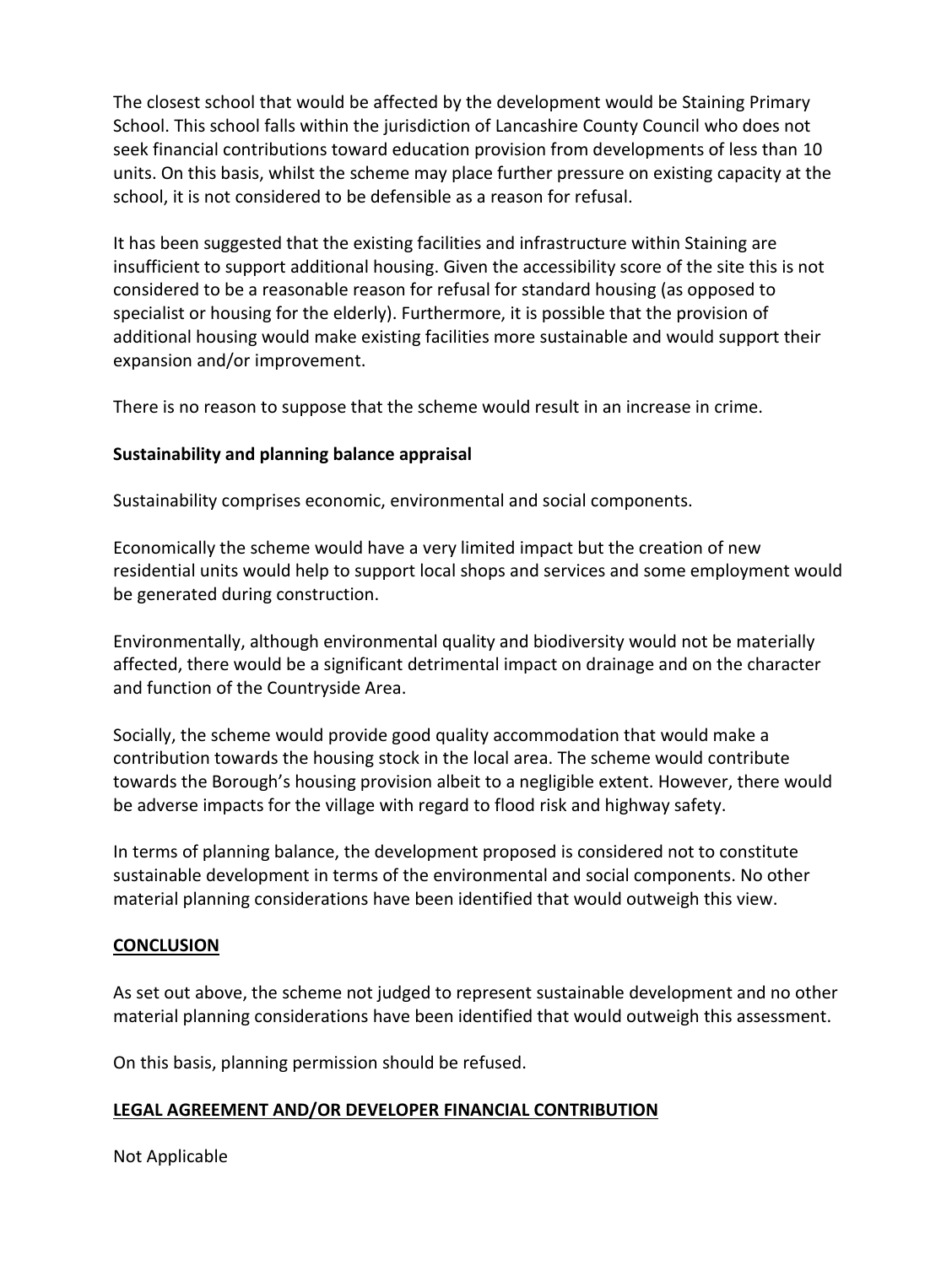#### **FINANCIAL BENEFITS**

The development would deliver some financial benefit in terms of Council Tax receipts but this consideration carries no weight in the planning balance.

### **HUMAN RIGHTS ACT**

Under Article eight and Article one of the first protocol to the Convention on Human Rights, a person is entitled to the right to respect for private and family life, and the peaceful enjoyment of his/her property. However, these rights are qualified in that they must be set against the general interest and the protection of the rights and freedoms of others. It is not considered that the application raises any human rights issues.

### **CRIME AND DISORDER ACT 1998**

The contents of this report have been considered in the context of the Council's general duty, in all its functions, to have regard to community safety issues as required by section 17 of the Crime and Disorder Act 1998

#### **BACKGROUND PAPERS**

Planning Application File(s) 19/0588 which can be accessed via the link below: <https://idoxpa.blackpool.gov.uk/online-applications/search.do?action=simple>

**Recommended Decision:** Refuse

### **Conditions and Reasons**

1. The application site falls within the designated Newton Hall Countryside Area and separates Broad Oak Lane, which is a narrow rural road, from the main body of Staining. By virtue of the size of the site, the proposal is not considered to constitute infill development. Given the elevated level of the site; the sporadic and isolated nature of the properties to the west; and the dense area of trees and shrubs to the south; the development proposed would appear incongruous, particularly in relation to the properties to the west, and would dominate and compromise the open and rural character and function of this part of the Countryside Area. The proposal would constitute an urban extension of the settlement into a designated area of countryside, the character and appearance of which would be significantly harmed, contrary to the objectives of Policy NE2 of the Blackpool Local Plan 2001 - 2016, Policy CS1 of the Blackpool Local Plan Part 1: Core Strategy 2012-2027 and paragraphs 117 and 127 of the NPPF.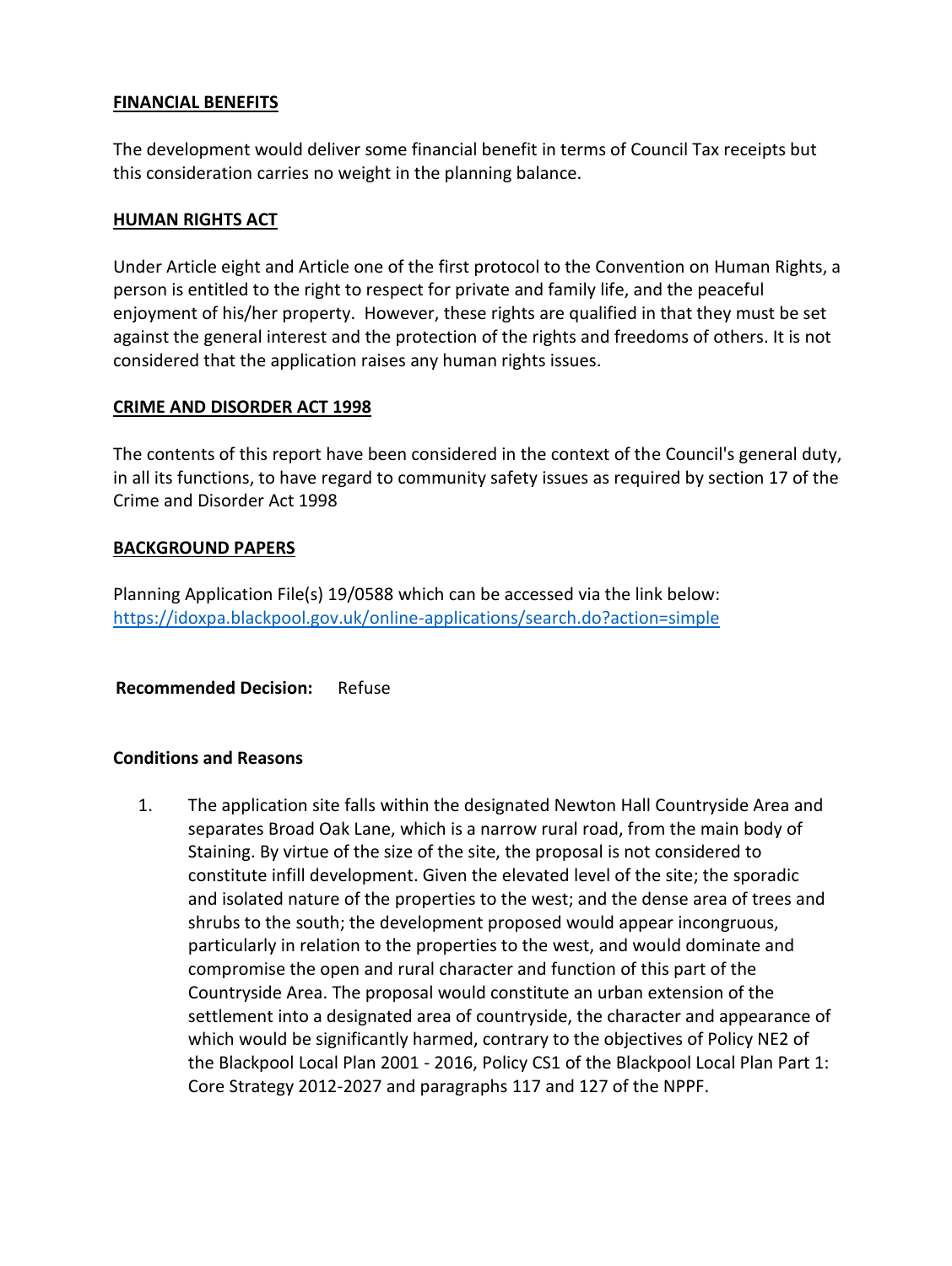- 2. The proposed access to the site would be too close to the existing junction at a point where there is no footway. The proposed alignment of the internal road would be unacceptable by virtue of the tight bend close to the access point which would compromise visibility. The necessary visibility splays at the point of site egress cannot be achieved within the confines of the application site, and the applicant has not demonstrated that they could be achieved without reliance upon third party land without either exacerbating the unacceptability of the geometry of the proposed access arrangement or increasing the visual impact upon the character of the area. As such, the proposed access arrangements would have an unacceptable impact on highway and pedestrian safety contrary to the provisions of Policies LQ1 and AS1 of the Blackpool Local Plan 2001-2016, and paragraphs 108, 109 and 110 of the NPPF.
- 3. It is proposed that the site would drain into the existing surface-water drainage network serving Staining village and running from the site to the south-east. This network operates at or above capacity and is known to surcharge during storm events of relatively short return periods. As such, the drainage proposals would result in an unacceptable increase in flood-risk off site which would be contrary to the provisions of Policy CS9 of the Blackpool Local Plan Part 1: Core Strategy 2012- 2027 and paragraph 163 of the NPPF.
- 4. The design of the southern-most bungalow is considered to be unacceptable by virtue of the lack of detailing on the southern side elevation. This lack of detailing prevents the property from adequately addressing the site access point and making a positive contribution to the quality of the appearance of the site and streetscene. As such it is contrary to the provisions of Policy CS7 of the Blackpool Local Plan Part 1: Core Strategy 2012-2027, Policies LQ1 and LQ4 of the Blackpool Local Plan 2001-2016, and paragraphs 127 and 130 of the NPPF.
- 5. The applicant has not submitted an appropriate Habitat Regulations Assessment screening assessment of likely significant effects on affected designated sites and landscapes that may be affected. In the absence of such information the Council as a Responsible Authority cannot be assured that the proposal would not have an unacceptable impact upon ecology, biodiversity or protected species. As such, the proposal is contrary to the provisions of paragraphs 170, 175 and 177 of the NPPF.

## 6. **ARTICLE 35 STATEMENT (NATIONAL PLANNING POLICY FRAMEWORK paragraph 38)**

The Local Planning Authority has sought to secure a sustainable development that would improve the economic, social and environmental conditions of Blackpool but in this case there are considered factors which conflict with the National Planning Policy Framework and policies of the Blackpool Local Plan Part 1: Core Strategy 2012-2027 and the Blackpool Local Plan 2001-2016, which justify refusal.